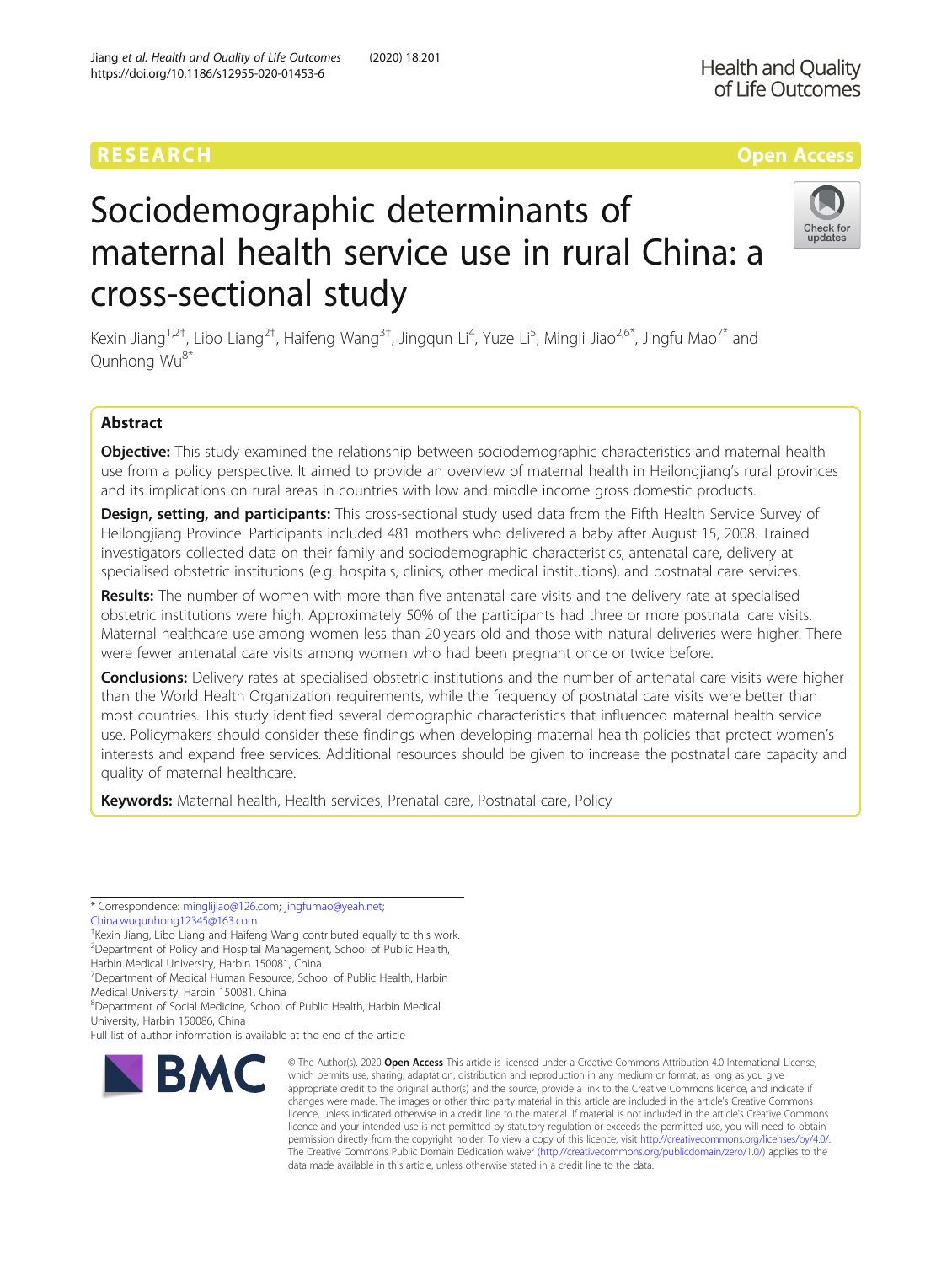# Introduction

The objective of the World Health Organization's (WHO) report on maternal healthcare, [\[1](#page-6-0)] as stated in Target 5A of the United Nations Millennium Development Goals, was to reduce maternal deaths by 75% between 1990 and 2015. China's maternal mortality rate was 97 per 100,000 women in 1990 and 27 per 100,000 women in 2015 [\[2](#page-6-0)]. Although the number of deaths decreased, the 75% target reduction was not reached. Thus, maternal mortality reduction has become an important goal for the global healthcare system.

In 2015, an estimated 303,000 women died from pregnancy-related causes in China, while 2.7 million babies died within their first 28 days of life, and 2.6 million died from stillbirths [\[3](#page-6-0)]. Some studies indicated that increasing maternal healthcare use can efficiently reduce these pregnancy-related deaths  $[4-6]$  $[4-6]$  $[4-6]$ . Moreover, factors such as antenatal care (ANC), delivery at a specialised obstetric institutions (e.g., hospitals, clinics, and other medical institutions), and postnatal care (PNC) services serve as key health interventions that reduce maternal and new-born morbidity and mortality [\[7](#page-6-0)].

The WHO recommended promoting ANC to have a positive pregnancy experience, and increasing the recommended number of ANC visits from four to eight by 2016 [\[3](#page-6-0)]. However, it reported that only 64% of women had ≥4 ANC visits worldwide. The recommendations for visits vary between countries: 7 in France, [\[8](#page-6-0)] 13 in the US, and 5 in China [[9\]](#page-6-0). Moreover, since the maternal mortality rate is only 10 in 10 million [\[10\]](#page-6-0) in countries where births occur in a hospital, the WHO recommended that pregnant women should give birth in hospitals. Additionally, PNC services should be included. Research [[11\]](#page-6-0) has indicated that 91% of obstetric haemorrhage deaths and all deaths from pregnancy-induced hypertension occurred within 7 days after delivery, while 78% of deaths due to infection occurred two to 8 days after delivery. Therefore, timely and effective PNC and early abnormalities detection can prevent maternal deaths.

In 2015, approximately 830 women died every day due to pregnancy and childbirth complications worldwide, with over 95% of those deaths occurring in sub-Saharan Africa and Asia [\[12](#page-6-0)]. The WHO stated that health expenditure per capita was less than \$45 a year for those without basic health care access [\[13](#page-6-0)], but higher healthcare costs do not necessarily improve health outcomes. For example, the average world per capita health expenditure is US \$1058. In 2014, the United States' average per capita health expenditure was US \$9402, which is twice the average for other developed countries. Despite this, the US maternal mortality rate was still 14 per 100,000 which is above average for most developed countries. By contrast, Sri Lanka's [\[14](#page-6-0)] average per capita health expenditure was US \$127, but owing to several government initiatives, its current maternal and infant mortality rates are now significantly lower than other countries at the same economic level. Similarly, despite China's per capita health expenditure of US \$419, China's primary healthcare system [\[15](#page-6-0)], including maternal care, has achieved remarkable results.

Research has attributed China's performance to traditional influential factors like household wealth [\[16\]](#page-6-0), distance  $[17]$  $[17]$ , education  $[18]$ , and other major factors  $[19]$  $[19]$  $[19]$ , [20\]](#page-6-0). However, recent studies suggested that national policies directly reduce the effects of these individual and social factors [[21,](#page-6-0) [22\]](#page-6-0). For example, between 1978 and 2015, policies gradually evolved and applied differently to certain groups. The one-child policy in 1978 was changed to the two-child policy in 2015. Despite this, before 2015, rural or pregnant women who had a girl first could still have a second child. Thus, understanding the impact of China's policies on maternal health services is essential in improving maternal health outcomes.

The WHO recommended that community agencies should provide essential maternal health services [\[23](#page-6-0)]. According to the China Yearbook 2017 [[2\]](#page-6-0), with a national population of 1.379 billion, the number of all medical institutions in China was 983,000. Of these, 29, 140 were professional hospitals fully capable of providing maternal services over long distances. The primary healthcare system in China [[15](#page-6-0)] includes the rural maternal service, a policy designed to provide fair and accessible services for high and low income women regardless of education level. Access to five ANC visits and hospital delivery are equally guaranteed and used by all rural women in China [\[21\]](#page-6-0) at no cost. In recent years, China's primary care health service expanded its capacity [[24\]](#page-6-0), and the minimum national basic public health expenditure standard was raised from 15 Yuan (\$2.20) per person in 2009 to 50 Yuan (\$7.41) per person in 2017 [[25\]](#page-6-0). Such is important for realising fair use in health services, improving service use, and reducing deaths and complications.

Women from lower socioeconomic backgrounds may be at risk for lower healthcare use levels [[26\]](#page-6-0). China has a vast geographic area, and while the policies are uniform, economic development is imbalanced. Heilongjiang, the central region of China, has obvious economic and environmental differences compared to the eastern and western regions. The rural area of Heilongjiang is particularly representative. Thus, this study provides an overview of women's health service use in Heilongjiang's rural areas and reports on observed changes in use based on the National Health Service Survey (NHSS) data. We examined factors influencing the likelihood of pregnant women having 5+ ANC and 3+ PNC visits.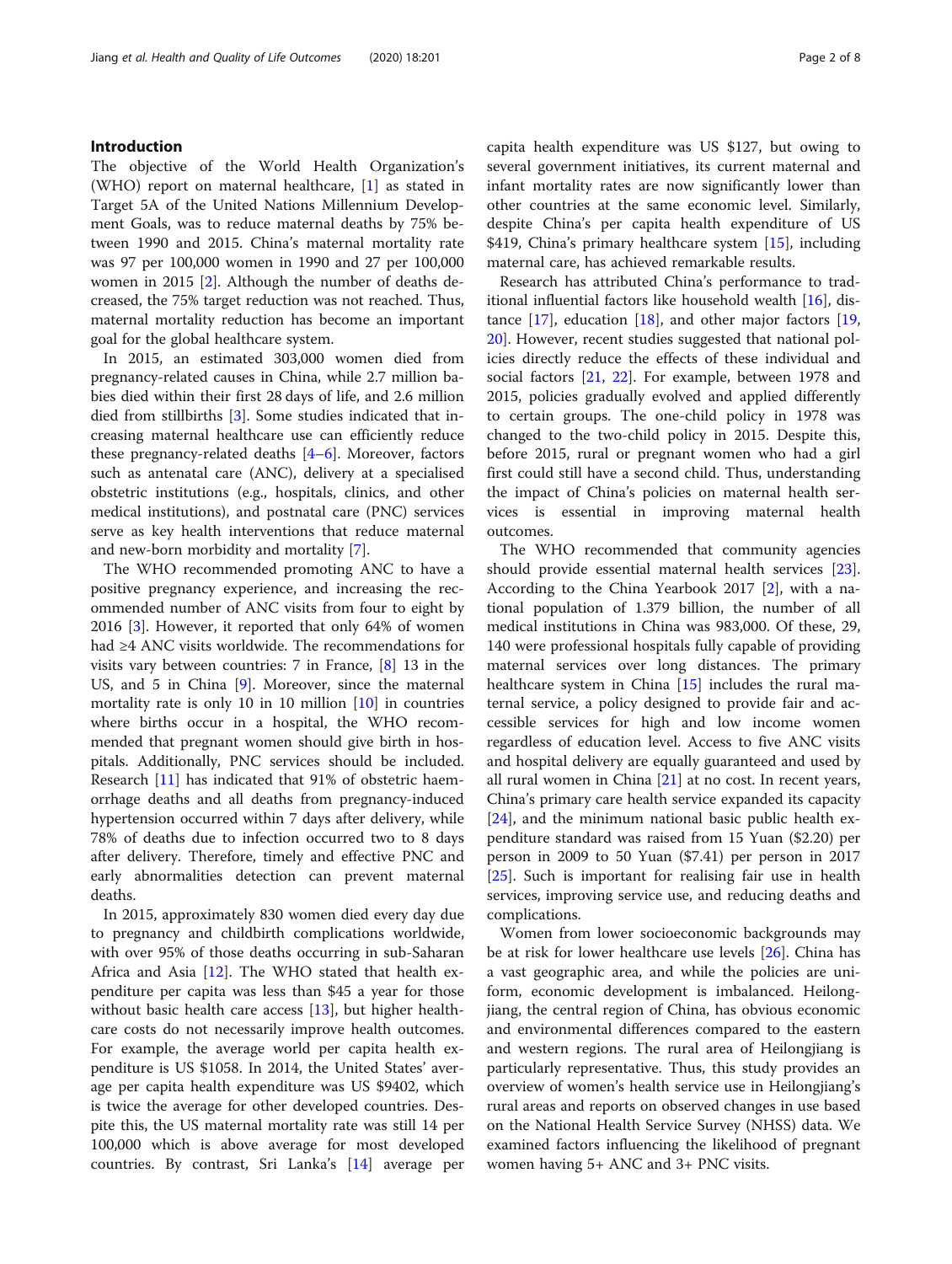# Methods

# Sample location

We conducted the study in a rural area in Heilongjiang Province, northeast China, with 16,654,000 people (43.5% of the province's population). The majority of the county's population was engaged in farming [\[27](#page-6-0)]. According to the national Gross Domestic Product (GDP) rankings, this county was representative of less developed rural areas in China [[28,](#page-6-0) [29](#page-6-0)]. Moreover, the last national census provided that the fertility rate in Heilongjiang was 1.03%, which was below the national level of 1.5%. In terms of international standards, less than 1.3% is considered an 'ultra-ultra-low birth rate' [[30\]](#page-6-0). The maternal mortality rate in Heilongjiang's rural areas was 18.4 per 100,000, which was lower than the average national mortality rate of 19.6 per 100,000 in China.

# Data

The data were from the fifth Health Service Survey of Heilongjiang Province which was part of China's Fifth NHSS in 2013. The NHSS is a nationally representative survey commissioned by the National Health and Family Planning Commission of China (NHFPC), with details regarding its sampling method and quality assurance measures appearing in other papers [[31](#page-6-0)–[33](#page-6-0)]. The survey is conducted every 5 years; at the time of writing, the latest available survey data were for 2013, with the 2018 survey in progress.

We used a four-stage stratified random sampling scheme to ensure a representative sample of Heilongjiang Province's population. First, we chose nine counties from which 35 townships were selected, then from these townships 78 communities were selected, and finally, from these 78 communities 5289 households were selected.

In this study, we examined women who delivered a child between August 15, 2008 and August 15, 2013. We excluded respondents living in urban areas from the analysis leaving 481 women as participants (Fig. [1](#page-3-0)). The structured questionnaire survey was conducted by the NHFPC. All participants completed face-to-face interviews with professionally trained investigators about their family and sociodemographic characteristics, insurance, ethnicity, education, age at the time of last childbirth, child's sex, delivery method, pregnancy number, and delivery number. There was a special focus on maternal healthcare, including a number of ANC and PNC visits, and delivery location.

# Study variables

Delivery at a specialised obstetric institution was defined as giving birth in a township hospital or higher-level healthcare facility, which has obstetric medical professionals, dedicated delivery rooms, and emergency obstetric care, as opposed to a village clinic or home. The maternal healthcare management requirement guidelines in China suggest that pregnant women must have at least five ANC and three PNC visits [[9,](#page-6-0) [34\]](#page-6-0). This study used three main indicators to reflect maternal healthcare services use: whether the participant (1) had at least five ANC visits; (2) had her delivery at a specialised obstetric institution; and (3) had at least three PNC visits.

We examined different demographic characteristics which includes the proportion of people using maternal health services, the number of ANC and PNC visits, delivery at specialised obstetric institutions, and health insurance status so that pregnant women could receive compensation for medical services. There are 55 ethnic groups in China with Han being the largest; thus, we added "ethnicity" as a research variable. Finally, we divided education into three levels: ≤ junior high school was defined as primary; college undergraduate degree as secondary; and ≥ master's degree as post-secondary.

# Statistical analysis

We used descriptive statistics and chi-square analyses for three indicators: ANC use, delivery at a specialised obstetric institution, and PNC services use. We assessed the predictors of ANC and PNC visits with reference to the most recent birth. Through the variable selection process, we entered the variables that met the requirements into a multiple logistic regression model to analyse the factors influencing ANC and PNC visits. Odds ratios (OR) and 95% confidence intervals (CI) were calculated, and  $p < 0.05$  was considered statistically significant. All statistical analyses were performed using the IBM software SPSS Statistics V. 21.0.

# Ethics approval

The study protocol was reviewed and approved by the research ethics committee of Harbin Medical University. In the NHSS, the Chinese National Bureau of Statistics institutional review board provided survey review and ethics approval. All respondents read a statement explaining the purpose of the survey and gave their informed written consent to participate.

# Results

The study showed that 0.2% of pregnant women in Heilongjiang Province's rural areas did not attend any ANC visits, 2.3% delivered in non-specialised obstetric institutions, and 3.5% did not have a PNC visit within 42 days post-delivery. Specific indicators reached 85.9% for 5+ ANC visits and 46.9% for 3+ PNC visits.

As shown in Table [1,](#page-4-0) 97.3% of women in rural areas of Heilongjiang Province chose professional institutions for delivery. Therefore, these analyses focused on factors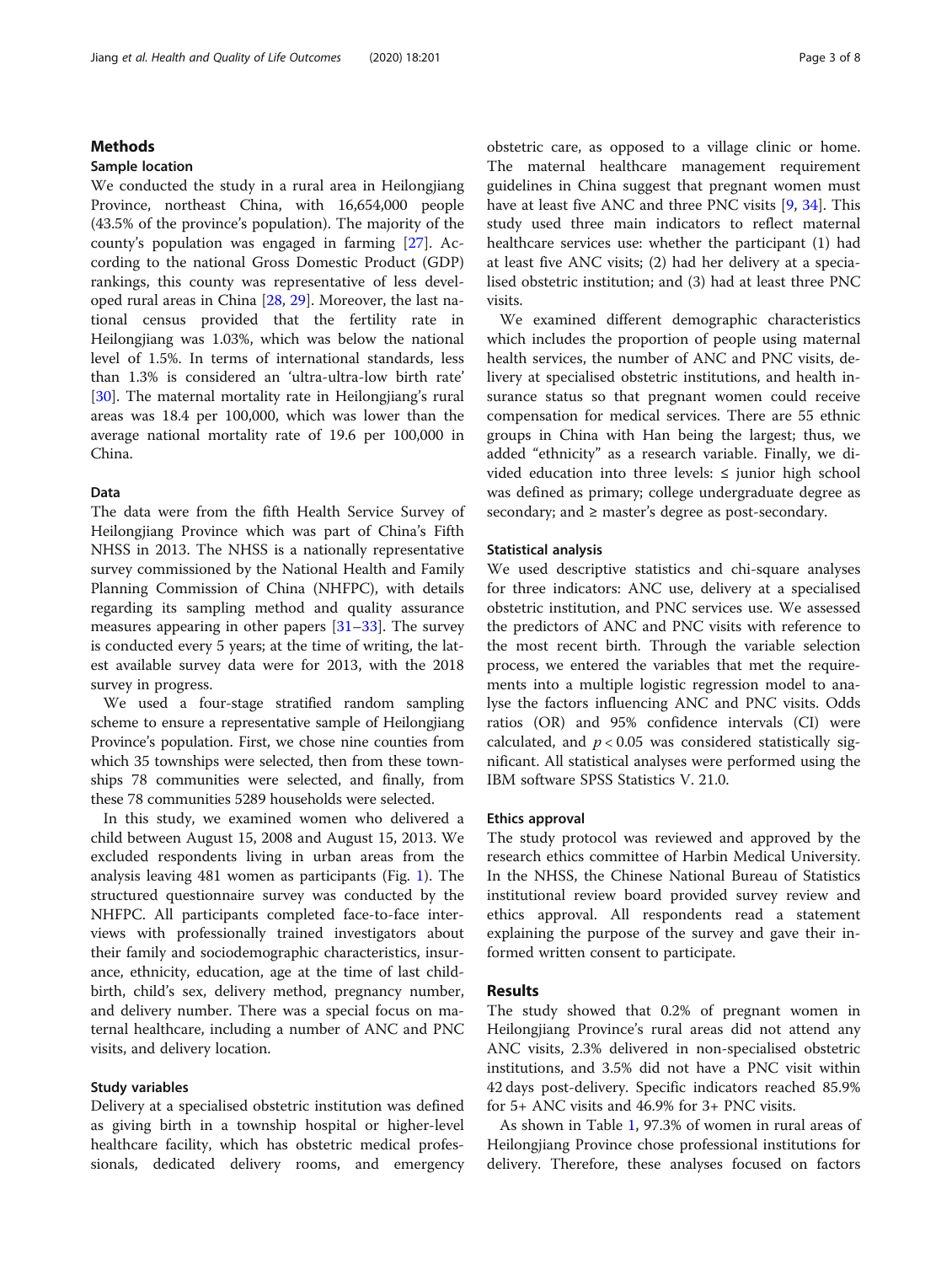<span id="page-3-0"></span>Jiang et al. Health and Quality of Life Outcomes (2020) 18:201 **Page 4 of 8** Page 4 of 8



affecting ANC and PNC visits. For variable age at the time of last childbirth, 96.7% of women under 20 attended ANC visits and 56.7% attended PNC visits, while women over 35 had percentages of 79.4 and 41.3% respectively. In terms of delivery method, the ANC and PNC rates of pregnant women with natural delivery were higher than those who delivered by caesarean section. For child's sex, the compliance rates for boys were 92.4 and 49% while maternal healthcare use was lower for girls. These differences were all statistically significant.

Table [2](#page-4-0) shows the full model results that evaluated the influence of all factors. ANC visits among pregnant women under 20 years old were significantly higher  $(OR = 0.08)$  compared with those who had caesarean sections. Women who had natural delivery have higher odds of attending 3+ ANC visits. For pregnant women

who had previously been pregnant once or twice, ANC visits were lower than those pregnant three times or more. For PNC visits, delivery method had a significant effect; pregnant women who choose natural childbirth  $(OR = 0.50)$  had higher odds of having more PNC visits compared to women with caesarean sections. Other variables did not show any significant differences.

# **Discussion**

This study found that the overall percentage of deliveries at professional institutions (97.3%) was higher than those with 5+ ANC visits (85.9%), while both were significantly higher than the 3+ PNC visits (46.9%). These findings were higher than those found in other developing countries such as Nigeria (ANC 60.3%, professional institution delivery 43.4%, and PNC 41.2%) [\[20\]](#page-6-0), Liberia (ANC 42.5%, professional institution delivery 49.7%, and PNC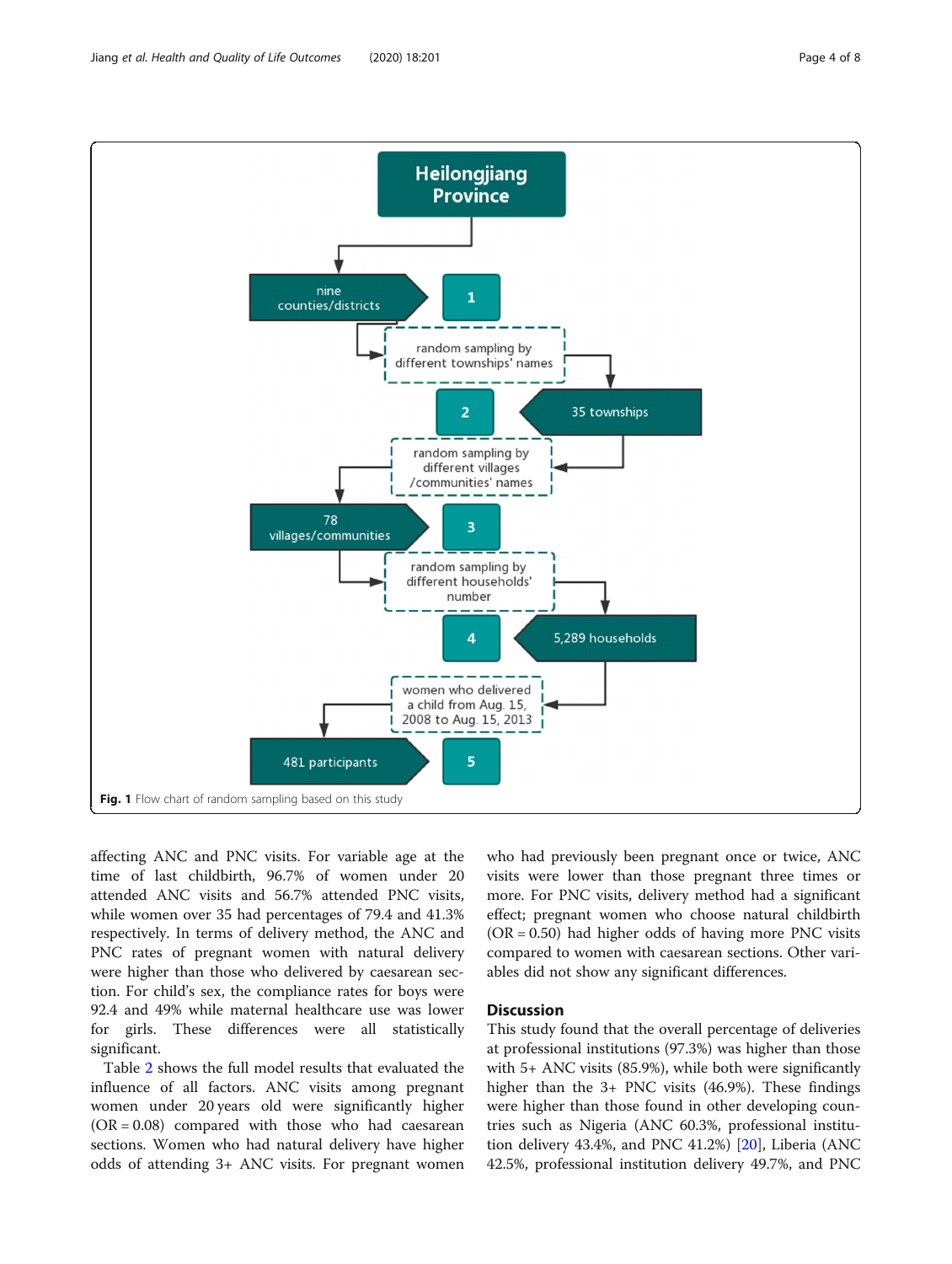| Factors                        | Ν   | Percent reporting use of: |                                                   |                  |
|--------------------------------|-----|---------------------------|---------------------------------------------------|------------------|
|                                |     | ANC<br>Visits 5+          | Delivery at specialised<br>obstetric institutions | PNC<br>Visits 3+ |
| <b>Health Insurance</b>        |     |                           |                                                   |                  |
| No                             | 14  | 78.6                      | 100.0                                             | 35.7             |
| Yes                            | 467 | 86.1                      | 97.2                                              | 47.2             |
| <b>Ethnicity</b>               |     |                           |                                                   |                  |
| Non-Han                        | 13  | 92.3                      | 92.3                                              | 38.5             |
| Han                            | 468 | 85.7                      | 97.4                                              | 47.1             |
| <b>Education</b>               |     |                           |                                                   |                  |
| Primary                        | 90  | 84.4*                     | 98.9*                                             | 48.9             |
| Secondary                      | 370 | 86.2                      | 97.0                                              | 46.1             |
| Post-secondary                 | 21  | 85.7                      | 95.2                                              | 52.4             |
| Age at time of last childbirth |     |                           |                                                   |                  |
| Under 20                       | 30  | $96.7*$                   | 100.0                                             | $56.7*$          |
| $20 - 24$                      | 193 | 85.5                      | 98.4                                              | 47.7             |
| $25 - 29$                      | 107 | 87.9                      | 96.3                                              | 48.6             |
| $30 - 34$                      | 88  | 85.2                      | 95.5                                              | 43.7             |
| Above 35                       | 63  | 79.4                      | 96.8                                              | 41.3             |
| Child's sex                    |     |                           |                                                   |                  |
| Female                         | 231 | 87.9                      | 97.4                                              | 44.6             |
| Male                           | 250 | 92.4                      | 97.2                                              | 49.0             |
| Delivery method                |     |                           |                                                   |                  |
| <b>Natural childbirth</b>      | 293 | 90.8*                     | 95.9**                                            | 53.2**           |
| <b>Caesarean section</b>       | 188 | 89.4                      | 99.5                                              | 36.9             |
| Number of pregnancies          |     |                           |                                                   |                  |
| 1                              | 250 | $85.2*$                   | $97.6*$                                           | 47.6             |
| $\overline{2}$                 | 169 | 84.0                      | 95.9                                              | 42.3             |
| $3+$                           | 62  | 93.5                      | 100.0                                             | 56.5             |
| <b>Number of deliveries</b>    |     |                           |                                                   |                  |
| 1                              | 304 | $86.2*$                   | $98.0*$                                           | 48.0             |
| $2+$                           | 177 | 85.3                      | 96.0                                              | 44.9             |
| All respondents                | 481 | 85.9                      | 97.3                                              | 46.9             |

<span id="page-4-0"></span>Table 1 Variations in indicators of maternal services use

Note: \*p < 0.05; \*\*p < 0.01

36.0%) [\[17](#page-6-0)], and India (ANC 61.7%, professional institution delivery 49.8%, and PNC 37.4%) [[35\]](#page-6-0).

ANC service use and hospital delivery, both common in China, are essential in preventing and reducing neonatal birth defects [[1\]](#page-6-0). Our study shows that numerous factors affect ANC use, including age at last childbirth, delivery method, pregnancy number, and delivery number. Women under 20 years old had increased odds of attending 5+ ANC visits as compared with older women, which is consistent with previous researches [\[36,](#page-6-0) [37](#page-6-0)]. This may be because younger mothers highly value their pregnancy, or because maternal health awareness has gradually improved with the continuous improvement of

Table 2 Results of the multilevel analysis of indicators related to maternal health services use

| Characteristics                          | Odds Ratio (95%CI)   |                        |  |  |
|------------------------------------------|----------------------|------------------------|--|--|
|                                          | ANC visit 5+         | PNC visit 3+           |  |  |
| Health Insurance (ref: Yes)              |                      |                        |  |  |
| No                                       | $2.01(0.52 - 7.76)$  | $1.75(0.57 - 5.39)$    |  |  |
| Ethnicity (ref: Han)                     |                      |                        |  |  |
| Non-Han                                  | $0.36(0.04 - 2.88)$  | $1.12(0.35 - 3.62)$    |  |  |
| <b>Education (ref: Post-secondary)</b>   |                      |                        |  |  |
| Primary                                  | $1.16(0.29 - 4.60)$  | $1.17(0.44 - 3.11)$    |  |  |
| Secondary                                | $0.97(0.27 - 3.52)$  | $1.24(0.50 - 3.08)$    |  |  |
| Age at last birth (ref: above 35)        |                      |                        |  |  |
| Under 20                                 | $0.08*$ (0.01-0.69)  | $0.39(0.14 - 1.08)$    |  |  |
| $20 - 24$                                | $0.41(0.16 - 1.07)$  | $0.62$ $(0.30 - 1.29)$ |  |  |
| $25 - 29$                                | $0.42(0.16 - 1.06)$  | $0.66$ $(0.33 - 1.30)$ |  |  |
| $30 - 34$                                | $0.597(0.25 - 1.44)$ | $0.84(0.43 - 1.66)$    |  |  |
| Child's sex (ref: Male)                  |                      |                        |  |  |
| Female                                   | $1.25(0.74 - 2.13)$  | $1.18(0.81 - 1.72)$    |  |  |
| Delivery method (ref: Caesarean section) |                      |                        |  |  |
| Natural childbirth                       | $0.53*$ (0.31-0.90)  | $0.50*(0.34 - 0.73)$   |  |  |
| Pregnant number (ref: 1)                 |                      |                        |  |  |
| 1                                        | $4.25*$ (1.05-17.29) | $1.67(0.78 - 3.58)$    |  |  |
| $\overline{2}$                           | $3.17*$ (1.03-9.73)  | 1.81 (0.99-3.33)       |  |  |
| Delivery number (ref: 2+)                |                      |                        |  |  |
| 1                                        | $0.93(0.30-2.93)$    | $1.07(0.52 - 2.23)$    |  |  |
| Note: $* p < 0.05$                       |                      |                        |  |  |

national quality and education level. Furthermore, women who delivered naturally had a greater likelihood of ANC visits compared to women with caesarean sections [\[38](#page-6-0)]. On the one hand, examination frequency can predict a pregnant women's medical compliance. On the other hand, diversified prenatal education such as parenting and birthing classes greatly increase the likelihood of a natural birth. Those who did not use ANC visits were more likely to give birth by caesarean section. Therefore, women may be motivated to complete more ANC visits [\[39\]](#page-6-0).

The present findings are consistent with previous analyses [\[40](#page-7-0), [41\]](#page-7-0) which state that socioeconomic determinants correlated with ANC visits. One intriguing result of our study was that as the number of pregnancies increased, maternal healthcare use in the form of ANC visits also increased  $[42]$  $[42]$ . A possible reason for this finding is that women with 3+ pregnancies gave more importance to their ANC visits because they were worried about the antenatal check-up process. Moreover, the rate of single-child mothers in Heilongjiang Province's rural areas (63.2%) was far higher than the national average [\[2](#page-6-0)]. However, the policy on free ANC visits was open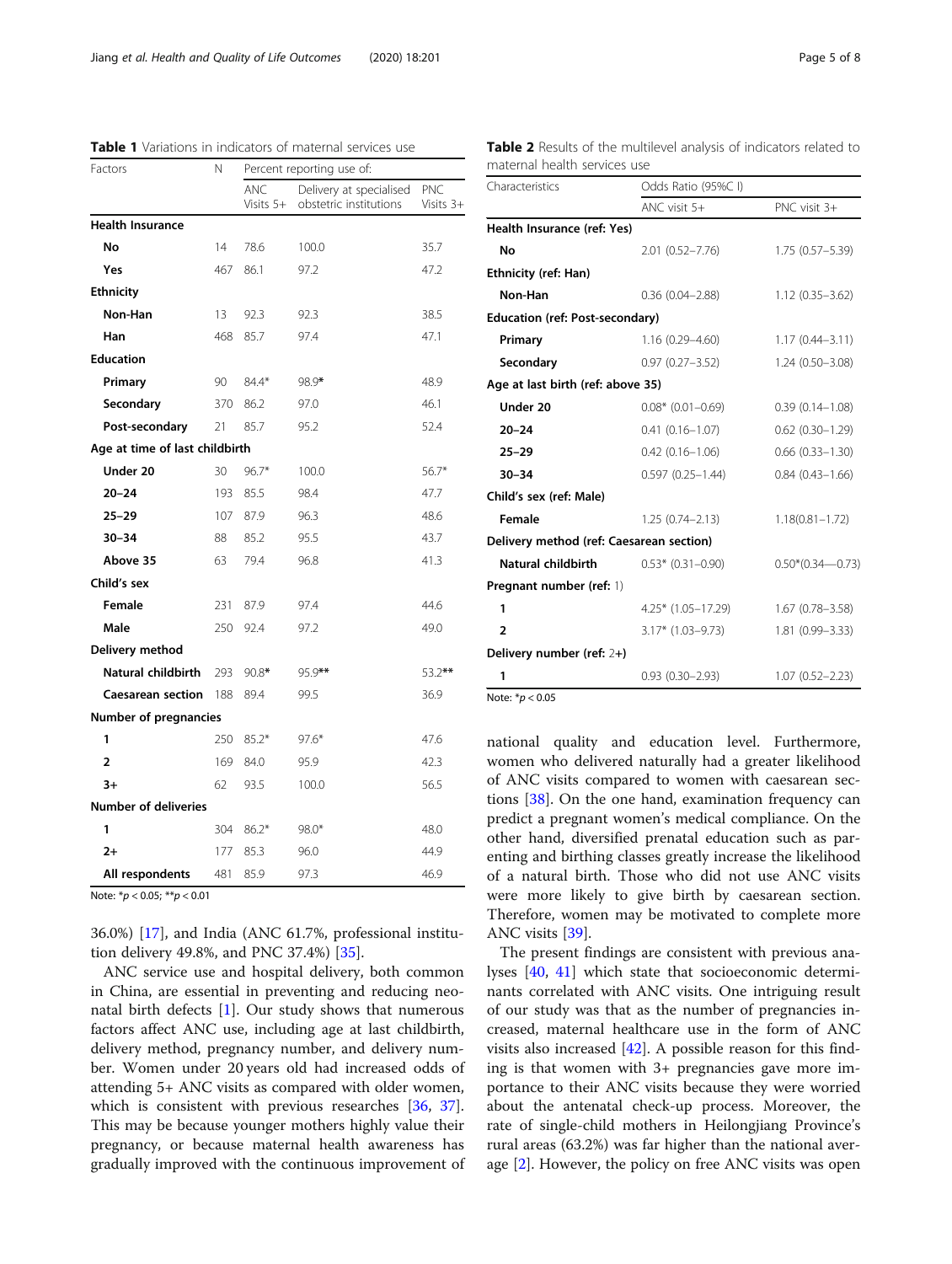only to first-time pregnancies, while women who became pregnant multiple times were ineligible to receive subsidies [\[8](#page-6-0)]. Therefore, we recommend that all pregnant women are provided with the same healthcare access.

Our study showed PNC visits were mainly affected by delivery method, with caesarean deliveries resulting in significantly lower PNC visits than natural births. In developing countries, the ANC visit use is generally high while PNC visit use is low. Our studies show that PNC visits are uncommon in China. Tao et al. identified several factors which influence the lack of PNC provision and use [\[43\]](#page-7-0). They included inadequate government funding, insufficient number of professional PNC staff, providers' focus on income-generating services, and women's lack of awareness about PNC benefits. Additionally, more attention was given to the new baby's health, reducing the attention on maternal health postdelivery. Therefore, increasing health education [[44,](#page-7-0) [45](#page-7-0)] about PNC benefits is important. Furthermore, the assessment index [\[46\]](#page-7-0) is comprehensively utilised in provinces while the country is spot-checked; thus, the quality of maternal health across China cannot be guaranteed. Specifically, there is a lack of quality assessment indicators for PNC visits.

Since 2000, the National Health and Family Planning Commission of China issued a series of legislation to improve maternal health [[41\]](#page-7-0) through public health service project subsidies, including the New Rural Cooperative Medical Scheme (NCMS) insurance, major illness insurance, and medical assistance. Specifically, these policies aimed to reduce ANC and hospital delivery costs in rural areas and increase maternal prenatal screening use and hospital delivery rate. The general goal was to establish a free maternal health examination system throughout the country so that every pregnant couple can enjoy free maternal health examination services, reducing birth defect risks and improving the health of the birth population. These policies promote equity in maternal health services use between urban-rural areas and provinces. Government policies [[47\]](#page-7-0) may influence higher delivery rates at professional organizations since hospital deliveries are covered by the NCMS, and there is a policy restricting birth certificates and healthcare cards to children born in specialised obstetric institution so that they may receive government support.

# Limitations

There were several limitations to this study. First, the survey and quantitative data collection tools were designed to investigate maternal services use during pregnancy only, and there was a lack of qualitative research to analyse maternal needs. Second, the data were provided through self-report which can lead to recall bias. However, the data were collected within 5 years of childbirth. Since pregnancy and childbirth are major life events, the recall bias is assumed to be small. Third, although our sample was designed to broadly reflect Heilongjiang Province's rural areas, we did not obtain a representative sample of rural China. Fourth, since the national survey cannot expand the final sample size, its representativeness may be insufficient. Nevertheless, the results provide a preliminary overview of Chinese maternal health services use.

# Conclusions

The rates of using at least five ANC visits and delivery at specialised obstetric institution were higher in our sample than the level recommended by the WHO  $[48]$  $[48]$ . This trend could be the result of government programs that recognize ANC benefits in improving health outcomes for women and children. However, there are still many challenges reflected by low PNC use rates [[42\]](#page-7-0), such as inadequate funding, lack of skilled human resources, and unawareness of PNC benefits. The WHO recommendations should be followed, namely, adding key maternal care indicators [[1\]](#page-6-0) related to interventions received during ANC visits, normal childbirth care, and PNC visits into the national household health surveys. Therefore, population-based estimates of these indices would be available. At the same time, future research should include both qualitative and intervention designs.

Our results suggested that demographic characteristics influence women's maternal health services use. Interventions promoting maternal health services might consider these findings to increase their effectiveness. Protecting the rights and interests of pregnant mothers with multiple pregnancies and expanding the provision of no-cost maternity services are vital. The findings also suggest that expanding the available PNC visit resources would strengthen the capacity to offer comprehensive maternal healthcare services. The results provide an overview of healthcare use in Heilongjiang's rural area as well as suggestions for maternal health services in rural areas in low and middle income GDP countries.

#### Acknowledgements

We would like to thank the Ministry of Health, People's Republic of China, Health Department from each project province and the local health bureau and MCH stations for their cooperation and organisation of field data collection; and staff from Harbin Medical University for participation in the data collection.

#### Authors' contributions

Kexin Jiang, Libo Liang, and Haifeng Wang drafted the manuscript; Kexin Jiang and Mingli Jiao designed the study; Jingqun Li, Yuze Li collected the data; Kexin Jiang, Libo Liang and Mingli Jiao analyzed the data; Mingli Jiao, Jingfu Mao and Qunhong Wu contributed to the manuscript's revision. All authors approved the final manuscript for publication.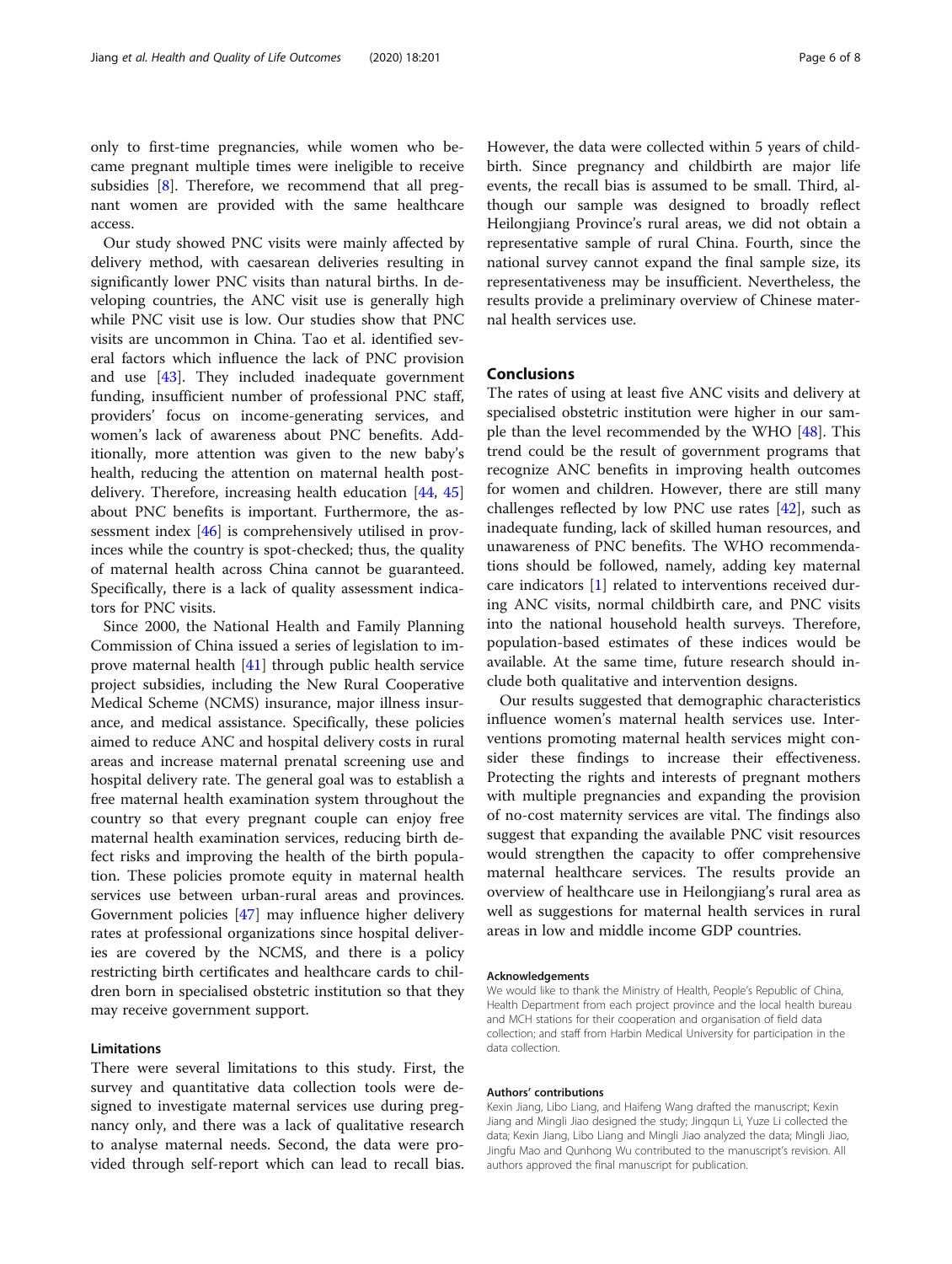# <span id="page-6-0"></span>Funding

This work was supported by the Natural Science Foundation of China [grant number 71473064, 71673073]; New Century Excellent Talents of University from the Ministry of Education, China [grant number 1252-NCET02]; the Heilongjiang Provincial Association of Social Sciences [grant number 15058]; and the Collaborative Innovation Centre of Social Risks Governance in Health.

# Availability of data and materials

Datasets used or analysed during the current study are available from the corresponding author on reasonable request.

#### Ethics approval and consent to participate

Not applicable to this study.

#### Consent for publication

This manuscript has not been published or presented elsewhere in part or in entirety and is not under consideration by another journal. All study participants provided informed consent, and the study design was approved by the appropriate ethics review board. We have read and understood your journal's policies, and we believe that neither the manuscript nor the study violates any of these.

#### Competing interests

No competing interests.

#### Author details

<sup>1</sup>Medical department, General Hospital of Heilongjiang Agricultural Reclamation, Harbin 150088, China. <sup>2</sup>Department of Policy and Hospital Management, School of Public Health, Harbin Medical University, Harbin 150081, China. <sup>3</sup>Department of ENT, Linkou County Maternal and Child Health Hospital, Mudanjiang 150081, China. <sup>4</sup>Department of Cardiology, Heihe First People's Hospital Heihe, Heihe 157600, China. <sup>5</sup>Harbin NO.6 Senior High School, Harbin 150000, China. <sup>6</sup>Department of Policy and Hospital Management, School of Health Management, Harbin Medical University, Harbin 150081, China. <sup>7</sup>Department of Medical Human Resource, School of Public Health, Harbin Medical University, Harbin 150081, China. <sup>8</sup>Department of Social Medicine, School of Public Health, Harbin Medical University, Harbin 150086, China.

# Received: 3 April 2019 Accepted: 16 June 2020 Published online: 24 June 2020

# References

- 1. World Health Organization Western Pacific Region. Maternal health care: policies, technical standards and services accessibility in eight countries in the Western Pacific region. Manila: WHOWPR; 2018.
- 2. Commission, N.H.a.F.P. China Statistical Yearbook 2017 C.S. Bejing: Press; 2017.
- 3. World Health Organization. WHO recommendations on antenatal care for a positive pregnancy experience. Geneva: WHO; 2016.
- 4. Campbell OM, Graham WJ. Strategies for reducing maternal mortality: getting on with what works. Lancet. 2006;9543:1284–99.
- 5. Filippi V, Ronsmans C, Campbell OM, Graham WJ, Mills A, Borghi J, et al. Maternal health in poor countries: the broader context and a call for action. Lancet. 2006;9546:1535–41.
- 6. Pallikadavath S, Foss M, Stones RW. Antenatal care: provision and inequality in rural North India. Soc Sci Med. 2004;59(6):1147–58.
- 7. Weiner R, Ronsmans C, Dorman E, Jilo H, Muhoro A, Shulman C. Labour complications remain the most important risk factors for perinatal mortality in rural Kenya. Bull World Health Organ. 2003;8:561–6.
- Vassy C, Rosman S, Rousseau B. From policy making to service use. Down's syndrome antenatal screening in England, France and the Netherlands. Soc Sci Med. 2014;106:67–74.
- 9. Jiazeng H. Current status of maternal health Care in China. Chin Med J. 1994;5:388.
- 10. World Health Organization. Packages of interventions for family planning, safe abortion care, maternal, newborn, and child health. Geneva: WHO; 2010.
- 11. Min Z. The influencing factors and prediction of maternal mortality in China. Shandong: Shandong University; 2014.
- 12. Say L, et al. Maternal mortality in 2005. WHO UNICEF UNFPA and the World Bank. Geneva: WHO; 2007.
- 13. Ivinson AJ. Macroeconomics and health: investing in health for economic development. Rev Panam Salud Publica. 2001;48:143–4.
- 14. Walt G. WHO's world health report 2003. BMJ. 2004;7430:6.
- 15. Li X, Lu J, Hu S, Cheng KK, De Maeseneer J, Meng Q, et al. The primary health-care system in China. Lancet. 2017;10112:2584–94.
- 16. Ochako R, Fotso J-C, Ikamari L, Khasakhala A. Utilization of maternal health services among young women in Kenya: insights from the Kenya demographic and health survey, 2003. BMC Pregnancy Childbirth. 2011. 11(1).
- 17. Kenny A, Basu G, Ballard M, Griffiths T, Kentoffio K, et al. Remoteness and maternal and child health service utilization in rural Liberia: a populationbased survey. J Glob Health. 2015;2:020401.
- 18. Fotso JC, Ezeh A, Oronje R. Provision and use of maternal health services among urban poor women in Kenya: what do we know and what can we do? J Urban Health. 2008;3:428–42.
- 19. Matsuo H, Matthijs K. Women's age at last childbearing and its determinants: a case study of Antwerp (Flanders, Belgium) on the basis of the multi-source COR\* historical sample. Hist Fam. 2016;2:175–94.
- 20. Babalola S, Fatusi A. Determinants of use of maternal health services in Nigeria—looking beyond individual and household factors. BMC Pregnancy Childbirth. 2009;1:43.
- 21. Tat F. Implementation model of maternal and child health service policy in East Nusa Tenggara Province. Pyrex J Med Med Sci. 2017;5:50–8.
- 22. Kaphle HP, Gupta N, Shrestha N, Paul A, Dayal A. Policy prospective, service provision and gap in maternal health in Nepal. Int J Gen Med Pharmacy. 2017;5:39–48.
- 23. Shiffman J. Generating political priority for maternal mortality reduction in 5 developing countries. Am J Public Health. 2007;5:796–803.
- 24. National basic public health service project. China Occupational Medicine; 2017. p. 4.
- 25. Xiaoying H. Strengthen maternity and childcare network Regulate maternal health management. Shanghai: Reduce maternal mortality & Improve women's health in China Academic Forum; 2011.
- 26. Wenli L, Yan G. Analysis of poverty medical alleviation for poor maternal of health sixth project loaned by World Bank. Chinese Primary Health Care. 2002;4:33-4.
- 27. Yue Zhou YS. Heilongjiang agricultural infrastructure construction research. Co-Operative Econ Sci. 2018;2:34–5.
- 28. Xiangli W, Haiyan Z. Study on the coordinated development of population distribution and economic pattern in Heilongjiang Province. Areal Res Dev. 2014;1:164–9.
- 29. Laifa L, Xia L. Reflections on the equalization of basic public health services by population and family planning technical services. Zhongguo Jihua Shengyuxue Zazhi. 2010;4:200–2.
- 30. Heilongjiang Provincial Government. Analysis and Countermeasures of Population Development in Heilongjiang Province. China: Social Sciences Academic Press; 2015. pp. 179–189.
- 31. Center, N.H.a.F.P.C.S.I. 2013 Fifth National Health Service Survey Analysis Report. Bejing: China Union Medical University Press; 2015.
- 32. Liu X, Zhou X, Yan H, Wang D. Use of maternal healthcare services in 10 provinces of rural western China. Int J Gynaecol Obstet. 2011;3:260–4.
- 33. Xu Y, Gao J, Zhou Z, Xue Q, Yang J, Luo H, et al. Measurement and explanation of socioeconomic inequality in catastrophic health care expenditure: evidence from the rural areas of Shaanxi Province. BMC Health Serv Res. 2015;1:256.
- 34. Jiang Zhen PL. Wang Zhifeng, et al. research on the coverage of maternal health care in the rural areas of middle and western China. Chin Matern Child Health Care. 2013;31:5101–5.
- 35. Jat TR, Ng N, San SM. Factors affecting the use of maternal health services in Madhya Pradesh state of India: a multilevel analysis. Int J Equity Health. 2011;1:59.
- 36. Emelumadu OF, Ukegbu AU, Ezeama NN, Kanu OO, Ifeadike CO, Onyeonoro UU. Socio-demographic determinants of maternal health-care service utilization among rural women in Anambra state, south East Nigeria. Ann Med Health Sci Res. 2014;3:374–82.
- 37. Kamal N, Curtis S, Hasan MS, Jamil K. Trends in equity in use of maternal health services in urban and rural Bangladesh. Int J Equity Health. 2016;1:27.
- 38. Caimin QJ. Status and factors associate with pregnant woman did not delivery in hospital in rural area. Chin Prim Health Care. 2010;4:32–4.
- 39. Junhong F. Analysis in relatedness between the health services and the quality of prenatal examination in impoverished mountainous areas. Guangzhou Med J. 2014;3:32–4.